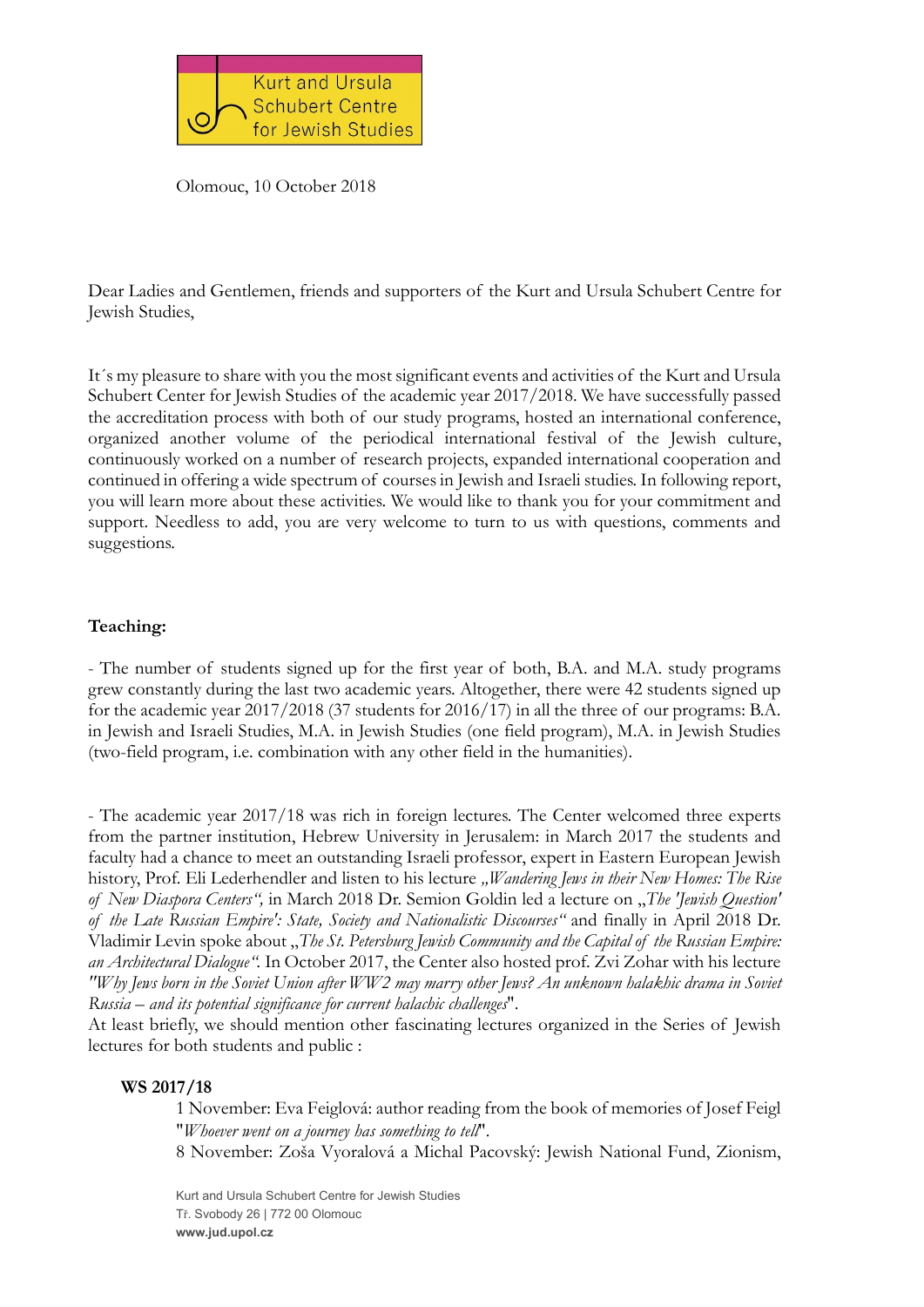Contemporary Israel and Czech Republic.

29 November: Kateřina Klimešová: Jewish bioethics and contemporary medicine.

## SS 2018:

21 February Daniel Baránek presented (?) his book, Jews in the Ostrava region.

28 February we celebrated the feast of Purim.

14 March we commemorated the founder of Olomouc Centre for Jewish Studies prof. Kurt Schubert, to whom was dedicated the anthology "*Judaica Olomucensia*. Kurt Schubert, the Founder. " Dr. Eva Schubert and Prof. Ingeborg Fialová-Fürst spoke at the occasion. 21 March the lecture on "The Rabbinic Social Network in the 19th Century: Letters by Joachim Pollack from Třebíč" was given by young researcher and Jewish studies scholar Tobias Smolik.

4 April we had a guest, art-historian Dr. Vladimir Levin of the Hebrew University in Jerusalem. Then we celebrated the Pesach Seder.

18 April Prof. Ivan Rektor summarized the results of medical research in the long-term effects of Shoah on survivors and their offspring.

Besides the lecture events, we jointly celebrated the holidays of the Jewish year.

- The Centre built upon its cooperation with Israeli universities and successfully continued with the academic and students exchange programs within the framework of Erasmus+ (Hebrew University, Bar-Ilan University).

- Throughout the academic year the Centre continued organization of field trips for B.A. and M.A. students to Jewish sites and monuments in the Czech Republic, including a field trip to Theresienstadt ghetto (supported by Holocaust Educational Foundation of Northwestern University, USA).

- Students of both B.A. and M.A. programs participated in internships at partner institutions Yad Vashem (Jerusalem), CENTROPA (Vienna), Galicia Jewish Museum (Cracow).

- The Centre's applications for re-accreditation of B.A. and M.A. programs were approved by the Ministry of Education in the institutional accreditation process for the next period 2019-2024.

# Research:

- In October 2017 the Centre organized the international conference "*Reframing Jewish Life: Moravian Jewry at the turn of the 19th and the 20th Centuries"* that reflected the changes in the social and cultural life in the context of the Moravian Jewish Communities with accent on the Jewish Community in Olomouc. The program included lectures by Prof. Josef Jařab (Palacký University Olomouc), prof. Karl. E. Groetzinger (Center for Jewish Studies, Berlin-Brandenburg), dr. Louise and Dieter Hecht (Austrian Academy of Sciences, Vienna / University of Potsdam) and colleagues from the Jewish Museum in Prague, Charles university in Prague and CJS.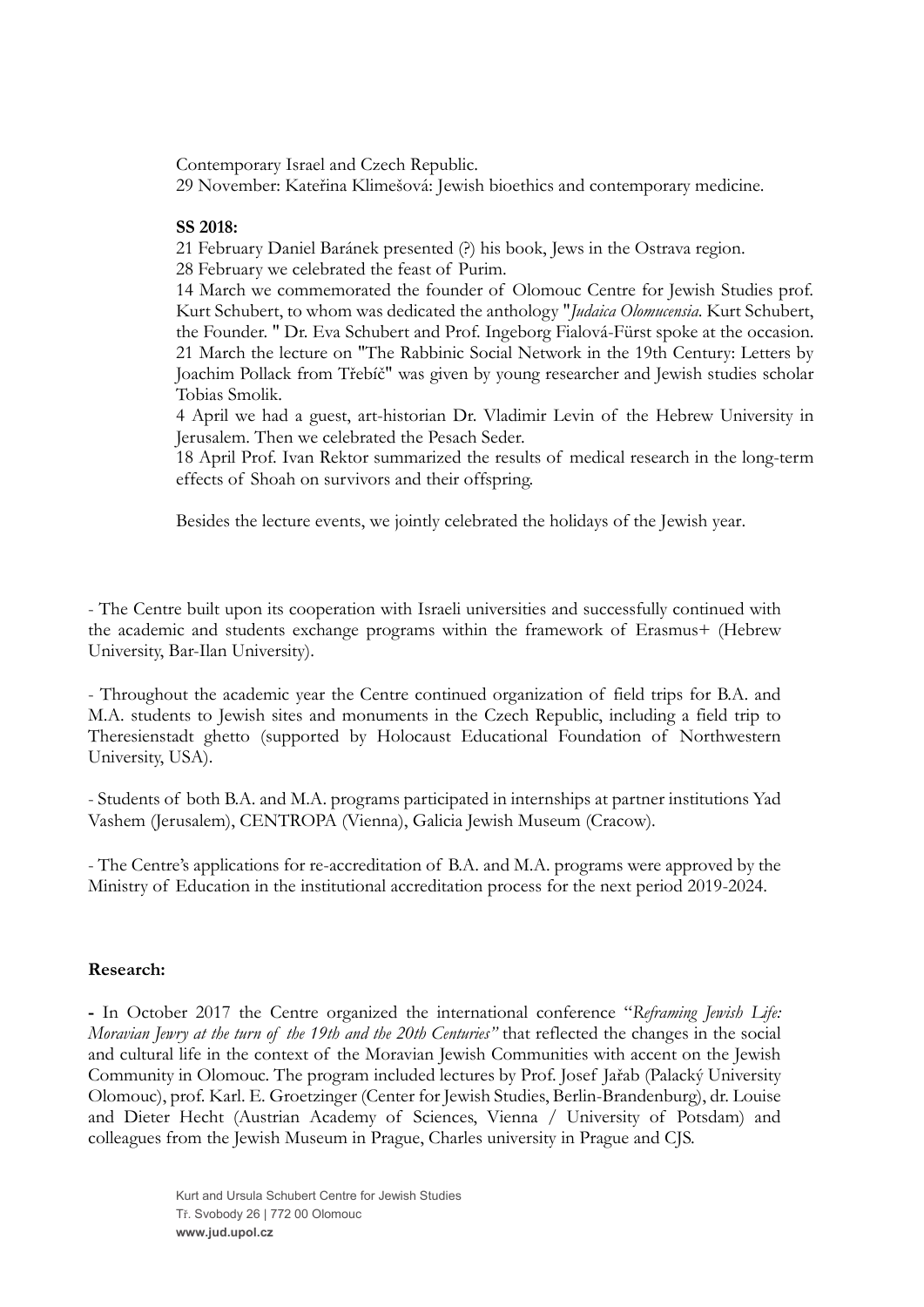- Members of the Centre continued their research projects supported both by the foreign and Czech institutions, including the Palacký University:

"Life and work of Berekhiah ben Natronay ha-Nakdan" (Czech Grant Agency)

"Language behaviour of Moravian Jewry in the 18th century" (Rothschild Foundation Europe) "Short Texts about Šoa – an Anthology" (Palacký University)

"Averroes Edition" Project, Thomas Institute, University Koeln,

"Medieval Jewish Intellectual History: New Perspectives", IGA Palacký University

- The Center published the last issue of its peer reviewed English language academic online journal *Judaica Olomucensia*. The festive anthology *Judaica Olomucensia. Kurt Schubert, the Founder* (https://judaistika.upol.cz/fileadmin/userdata/FF/katedry/jud/judaica/Judaica\_Olomucensia\_ 20162017.pdf) was presented to the audience in April by Eva Schubert, prof. Ingeborg Fialová-Fürst and Ivana Cahová.

The series *Judaica Olomucensia* as academic journal is concluded with this last festive issue. Starting with the year 2019 *Judaica Olomucensia* will appear as a peer-reviewed anthology on occasion.

- In October 2018 an important international students conference, The Students Voice, will take place at CJS. This year the contributions will concentrate on the provincial Jewish communities.

### Cultural events:

- On 4<sup>th</sup> October, 2017, an official opening of the Winter Semester 2017/2018 was organized traditionally, together with a Sukkoth celebration at the University Botanic Garden in Olomouc.

- More than a thousand people visited the 10th year of the festival Days of Jewish Culture in Olomouc in October 2017. It was devoted to the topic of two important anniversaries: 120 years of the consecration of the former synagogue in Olomouc and 150 year-anniversary of the significant rabbi, Berthold Oppenheim. The festival was opened with the exhibition "The synagogue in Olomouc" which attempted to give a detail picture of the Jewish community in Olomouc. The Centre prepared its Film section following the topic of synagogue as the "real" and "virtual" space. The festival program embraced more than 15 cultural events: concerts, theatre performances, lectures and field trips.

The  $11<sup>th</sup>$  year of the festival will focus on another two important anniversaries: 100 years since the foundation of Czechoslovakia (1918) and 70 years since the establishing of the State of Israel (1948).

- In October 2018, in cooperation with Beit Theresienstadt Israel, we installed and solemnly opened the exhibition of drawings from Theresienstadt "Angle of View". The exhibition presented the drawings, originally created in Theresienstadt, by three members of the Groag family, important industrial Jewish family in Olomouc.

- The Centre's library, as always, served throughout the academic year as a venue for regular celebrations of Jewish festivals. The Chanukah, Purim, Pesach and Lag ba-omer celebrations which were open for all of university students and public and were met with a great interest.